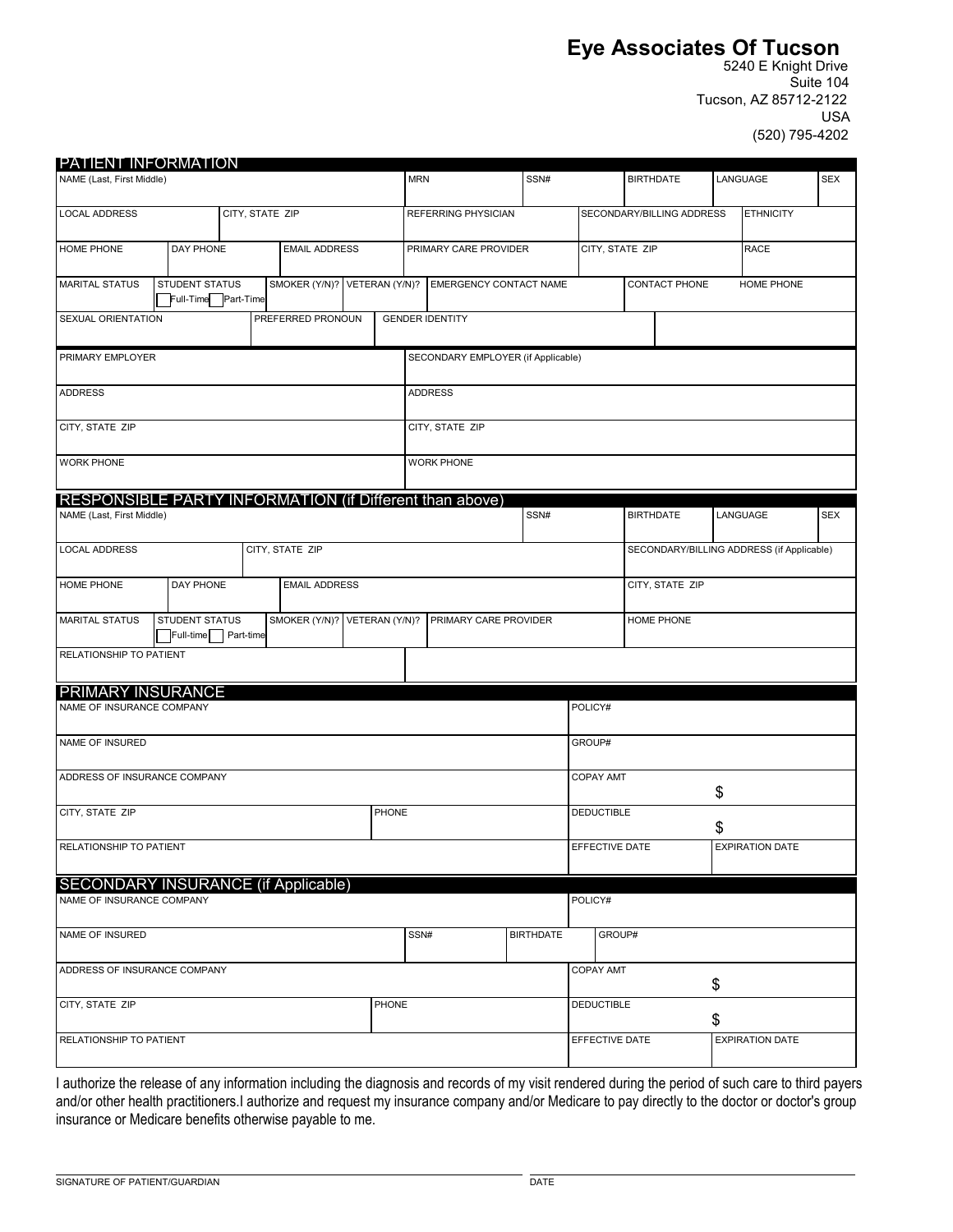

#### Patient Name:

PATIENT ACKNOWLEDGEMENT

Our Notice of Privacy Practices provides information about how we may use and disclose protected health information about you. The Notice contains a Patient Rights section describing your rights under the law. You have the right to review our Notice before signing this acknowledgement. By signing this form, you acknowledge that you had the opportunity to review the Eye Associates of Tucson Notice of Privacy Practices describing the use and disclosure of protected health information about you for treatment, payment, health care operations, and other uses and disclosures as stated in our Notice. We provide this form to comply with the Health Insurance Portability and Accountability Act of 1996 (HIPAA).

The patient understands that:

- Protected health information may be disclosed or used for treatment, payment, or healthcare operations.
- Protected health information includes, but is not limited to, information related to psychologic disorders, sickle cell anemia, HIV / AIDS, communicable disease, and alcohol and drug abuse diagnosis and treatment, if such information exists.
- Eye Associates of Tucson has a Notice of Privacy Practices and that the patient has the opportunity to review the Notice.
- Eye Associates of Tucson reserves the right to change the Notice of Privacy Practices at any time.
- The patient may revoke this Consent in writing at any time and all future disclosure will then cease.

#### AUTHORIZATION TO DISCLOSE PROTECTED HEALTH INFORMATION UPON REQUEST

I,\_\_\_\_\_\_\_\_\_\_\_\_\_\_\_\_\_\_\_\_\_\_\_\_\_\_\_\_\_\_\_\_\_\_\_\_\_\_ , give my permission to disclose protected health information from my health records, including financial information, to the following person(s)

 $Name(s): \_\_$ 

Signature: \_\_\_\_\_\_\_\_\_\_\_\_\_\_\_\_\_\_\_\_\_\_\_\_\_\_\_\_\_\_\_\_\_\_\_\_\_\_\_\_\_\_\_\_\_\_ Date:\_\_\_\_\_\_\_\_\_\_\_\_\_\_\_\_\_\_\_\_\_\_

AUTHORIZATIONTO ASSIGN BENEFITS AND STATEMENT OF FINANCIAL RESPONSIBILITY

I authorize and request that the payment of Medicare and/or insurance benefits be made directly to Eye Associates of Tucson for any and all services provided to me by Eye Associates of Tucson. If my health insurance will not allow direct payment to Eye Associates of Tucson or if Eye Associates of Tucson chooses not to accept assignment of medical benefits, I agree to immediately forward to Eye Associates of Tucson any and all health insurance payments I receive. I acknowledge that I am responsible for all charges for services provided by Eye Associates of Tucson, including any non-covered services or amounts not paid by insurance. This also applies if coverage is provided by Medicare, a Health Maintenance Organization, a Worker's Compensation policy, or any other third-party payers.

Printed Name: \_\_\_\_\_\_\_\_\_\_\_\_\_\_\_\_\_\_\_\_\_\_\_\_\_\_\_\_\_\_\_\_\_\_\_\_\_\_\_\_\_\_\_

Signature: \_\_\_\_\_\_\_\_\_\_\_\_\_\_\_\_\_\_\_\_\_\_\_\_\_\_\_\_\_\_\_\_\_\_\_\_\_\_\_\_\_\_\_\_\_\_\_\_\_ Date: \_\_\_\_\_\_\_\_\_\_\_\_\_\_\_\_\_\_\_\_\_\_

Relationship to patient (if other than patient):\_\_\_\_\_\_\_\_\_\_\_\_\_\_\_\_\_\_\_\_\_\_\_\_\_\_\_\_\_\_\_\_\_\_\_\_\_\_\_\_\_\_\_\_\_

#### GENERAL CONSENT TO TREATMENT

By signing below, I authorize the health care providers at Eye Associates of Tucson, to conduct examinations, diagnostic tests and procedures to assess my health care conditions, and to provide care, services or therapies necessary to effectively diagnose and treat me. I understand that it is the responsibility of my treating health care provider(s) to explain to me the nature of proposed care, treatment, services, prescribed medications, suggested interventions, or procedures. Before I undergo particular procedures or tests, my provider(s) will explain the potential benefits, risks, or side effects, including potential problems that might occur during recuperation, the likelihood of achieving goals, reasonable alternatives, and the relevant risks, benefits, and side effects related to alternatives, including the possible results of not choosing to undergo the recommended treatment.

| Printed Name:                                    |       |
|--------------------------------------------------|-------|
| Signature:                                       | Date: |
| Relationship to patient (if other than patient): |       |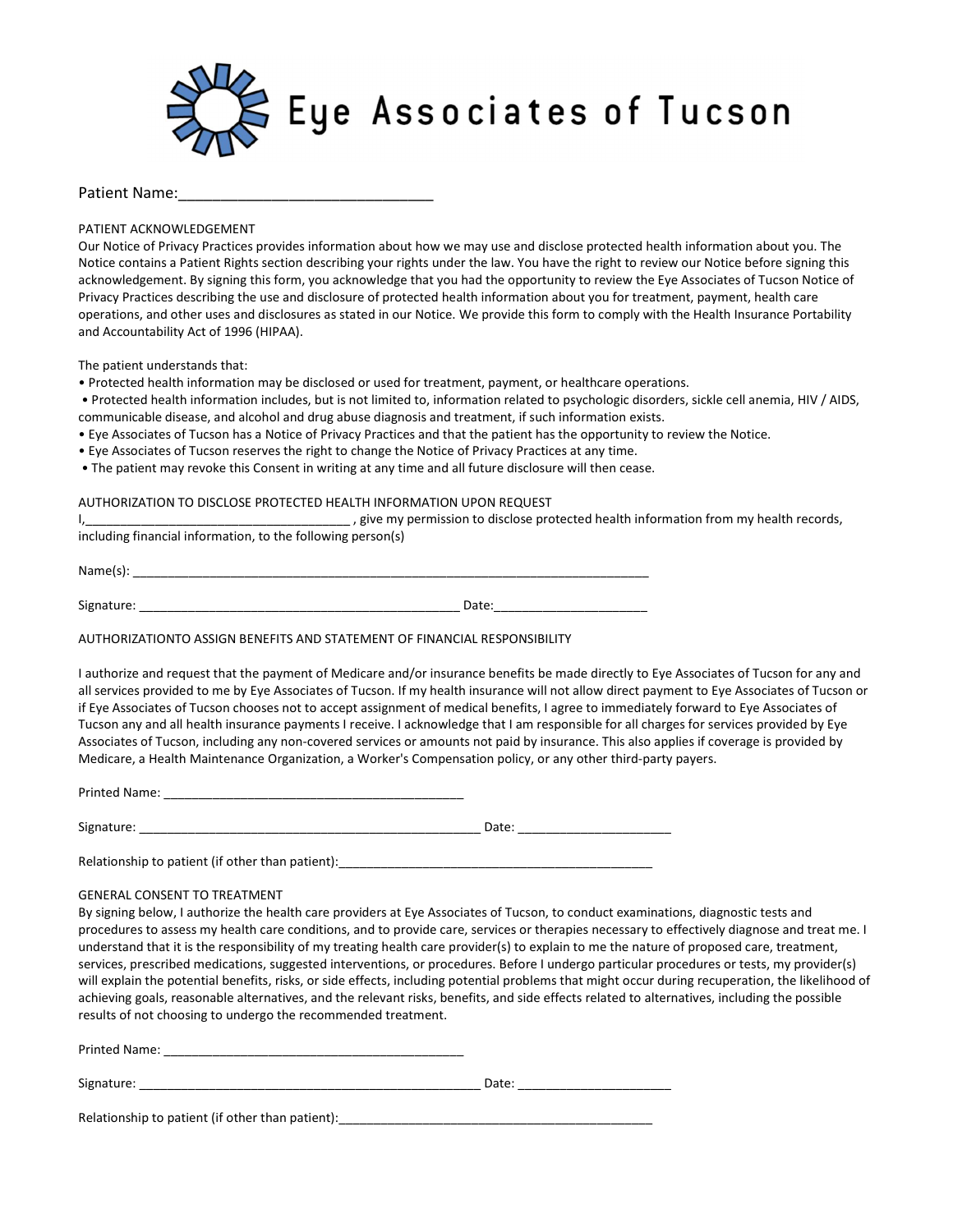

### RESPONSIBLE PARTY INITIAL THE FOLLOWING, AS RECORD OF FINANCIAL DISCLOSURE:

1. I understand that it is my responsibility to know my insurance benefits and plan coverage. My insurance may or may not cover the services provided at Eye Associates of Tucson (EAOT). Please check with your insurance carrier, prior to your visit, to fully understand anticipated out of pocket costs.

2. I understand that EAOT will collect *Estimated fees*, at or prior to surgery and clinic visits, which include copayments, deductibles, coinsurance, unpaid balances and non-covered services. Cash, checks, MasterCard, Visa, Discover, and Debit Cards are accepted. Payment is due upon receipt of statement for balances not covered by my health plan. If my insurance pays me directly for services billed by EAOT it is my obligation to forward the payment to EAOT.

\_\_\_\_\_3.I understand that EAOT accepts both vision and medical plans. Vision plans cover routine eye exams and eyeglasses/contact lenses. All other billable services are usually sent to medical plans.

\_\_\_\_\_4. I understand that a refraction fee will be collected, following services, if I do not carry vision benefits and/or after surgery during the final post-operative visit if testing is necessary (only for patients receiving post op care at EAOT).

\_\_\_\_\_5. I request that payment of authorized medical benefits be made on my behalf to all related entities involved or participating in my eye care associated with EAOT. I authorize release of medical information necessary to my claim(s).

\_\_\_\_\_ 6. I understand that a \$25 service fee will be added for any checks returned for any reason and I will be responsible for payment of this fee and the amount of the returned check. Non-sufficient fund checks must be redeemed with certified funds (cashier's check, money order or cash).

7. I understand the following No Show/Cancellation Policy:

• Clinic appointments canceled less than a 24-hour advance notice or failure to show up for an appointment will be charged a \$25 fee for the occurrences. If I arrive 30+ minutes late for an appointment, I may be rescheduled at the physician's discretion.

8. I understand that I will receive an Advance Beneficiary Notice of Non-coverage (ABN)/ Informed Consent, also known as a waiver of liability, for any service/treatment not covered by insurance. I agree to pay if my insurance rejects coverage.

\_\_\_\_\_ 9. I understand that there may be fees associated with medical records requests and completion of forms by a physician. I understand that I may be responsible for paying these fees.

STATEMENT OF FINANCIAL RESPONSIBILITY: I acknowledge that I am responsible for all charges for all services provided, including any amount not paid by my health care plan(s). This also applies if I am covered by Medicare, a health maintenance organization (HMO), or any other payer. I have read and understand the above Financial Policy and I agree to abide by its terms.

Printed Name: **Example 20** and 20 and 20 and 20 and 20 and 20 and 20 and 20 and 20 and 20 and 20 and 20 and 20 and 20 and 20 and 20 and 20 and 20 and 20 and 20 and 20 and 20 and 20 and 20 and 20 and 20 and 20 and 20 and 20

Signature: \_\_\_\_\_\_\_\_\_\_\_\_\_\_\_\_\_\_\_\_\_\_\_\_\_\_\_\_\_\_\_\_\_\_\_\_\_\_\_\_\_\_\_\_\_\_\_\_\_ Date: \_\_\_\_\_\_\_\_\_\_\_\_\_\_\_\_\_\_\_\_\_\_

Relationship to patient (if other than patient): \_\_\_\_\_\_\_\_\_\_\_\_\_\_\_\_\_\_\_\_\_\_\_\_\_\_\_\_\_\_\_